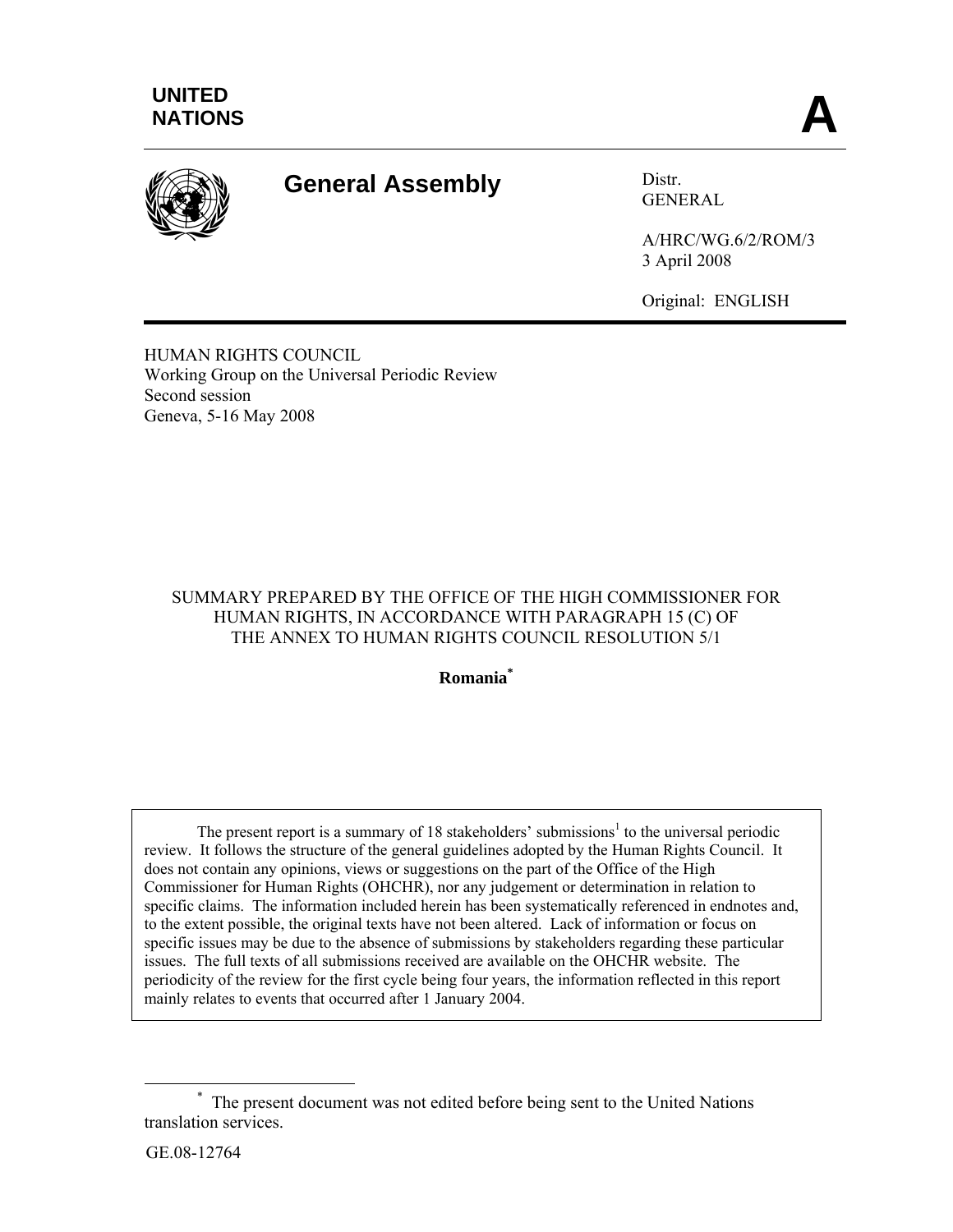#### **I. BACKGROUND AND FRAMEWORK**

#### **A. Scope of international obligations**

1. Amnesty International (AI) called on Romania to sign and ratify the International Convention on the Protection of the Rights of All Migrant Workers and Members of their Families, the Convention for the Protection of All Persons from Enforced Disappearance, and the Convention on the Rights of Persons with Disabilities and its Optional Protocol, and to ratify the Optional Protocol to the Convention against Torture and Other Cruel, Inhuman or Degrading Treatment or Punishment.<sup>2</sup>

## **B. Constitutional and legislative framework**

2. In 2005 the Council of Europe Advisory Committee on the Framework Convention for the Protection of National Minorities (CoE AC) stated that new legislative, institutional and practical measures have been taken to strengthen the protection of persons belonging to national minorities in fields such as non-discrimination, the use of minority languages in the public sphere, as well as education, where the situation of the Roma has received particular  $\hat{a}$  attention, but where the necessary financial resources are not always guaranteed.<sup>3</sup> AI mentioned that the law aimed at prevention and punishment of all forms of discrimination was amended in June 2006 to meet the requirements of the EU's Racial Equality Directive. However, as of the beginning of February 2008, the Parliament had yet to approve the draft law on the protection of ethnic minorities.

## **C. Institutional and human rights infrastructure**

3. The Roma Centre for Social Intervention and Studies (RCRISS) mentioned the establishment of the National Council for Combating Discrimination, an autonomous state authority responsible for applying the Romanian legal provisions on discrimination.<sup>4</sup> According to Save the Children Romania (SCR), Romania still has no Ombudsperson for Children. A deputy for "the rights of children, family, youth, elderly people and persons with disability" is acting within the National Ombudsman. The number of received petitions and actions taken ex officio regarding children's rights is extremely low due to insufficient information, mainly with regard to the existence and role of this institution.<sup>5</sup> SOS Children's Villages Romania (SOSCVR) added that two national governmental bodies share responsibility for monitoring information on children with disabilities. These bodies have different definitions of what a "disability" is.<sup>6</sup>

## **II. PROMOTION AND PROTECTION OF HUMAN RIGHTS ON THE GROUND**

## **A. Cooperation with human rights mechanisms**

4. AI called on Romania to submit, without further delay, all outstanding reports to the Committee against Torture, the Human Rights Committee, the Committee on the Elimination of Racial Discrimination and the Committee on Economic, Social and Cultural Rights.7

## **B. Implementation of international human rights obligations**

## **1. Equality and non discrimination**

5. RCRISS noted that in the past few years, Romania has made significant progress in the non-discrimination field. In this regard, the Government adopted Ordinance 137/2000 "on the prevention and punishment of all forms of discrimination" which prohibits all forms of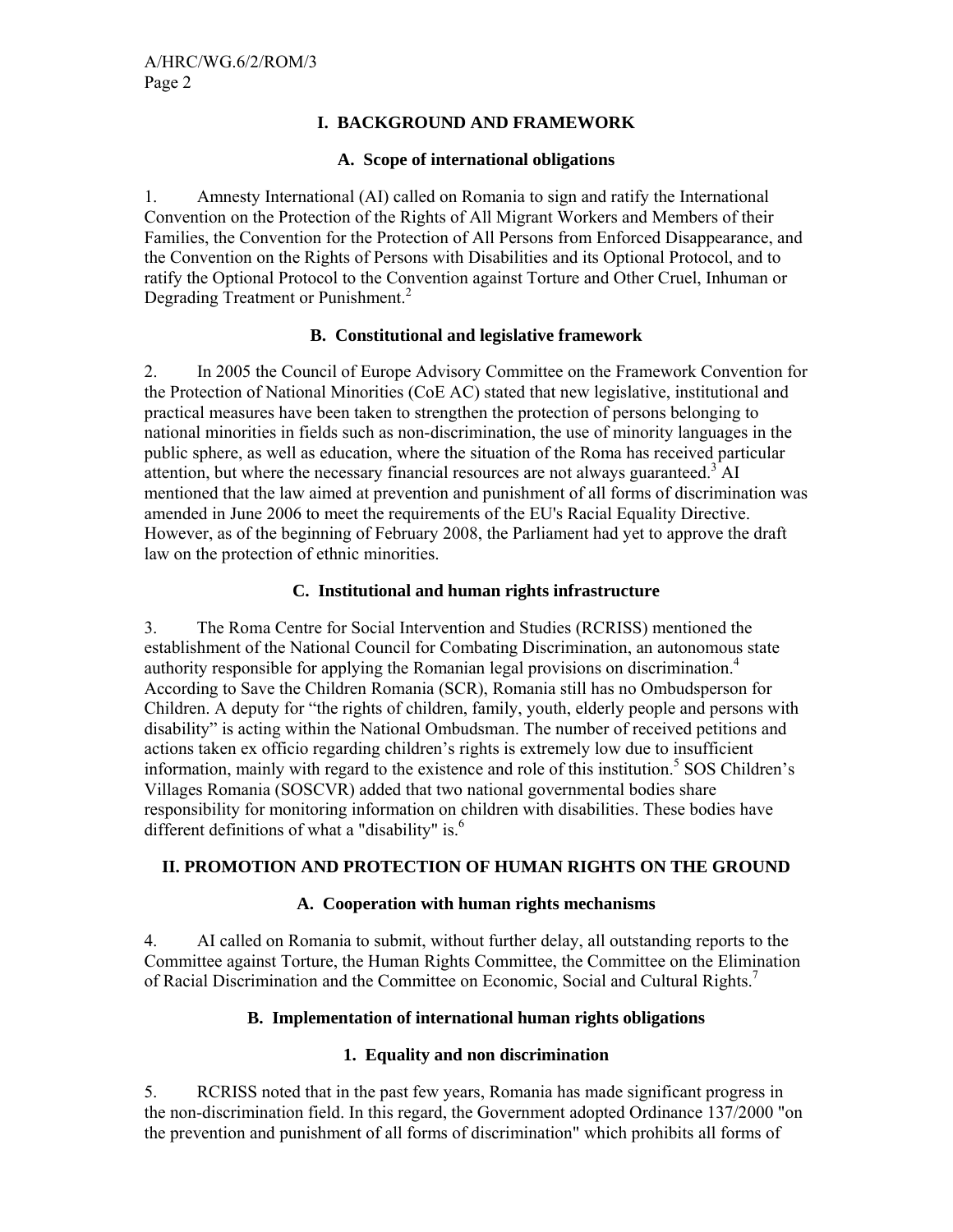discrimination.<sup>8</sup> The CoE AC observed, in 2005, that further measures are needed to ensure more effective implementation of the anti-discrimination legislation and to raise public awareness and tolerance, especially concerning full and effective equality of the Roma.<sup>9</sup> In 2006 the European Commission Against Racism and Intolerance (ECRI) noted that the antidiscrimination legislation has hardly been applied at all and neither public officials nor the general public are aware of the said legislation or of the existence of the National Council Against Discrimination, body set up to apply it. ECRI recommended that the Romanian authorities take steps to fully apply the anti-discrimination legislation fully and provide the National Council Against Discrimination with sufficient resources to perform its tasks. ECRI also asked the Romanian authorities to apply the Criminal Code provisions on racial hatred and intolerance.<sup>10</sup>

6. AI noted that despite Romania's commitment to the Decade of Roma Inclusion in 2005, Roma continue to suffer discrimination at the hands of both public officials and private individuals.11 The CoE AC stated that the social and economic situation of the Roma remains problematic, and increased efforts, including of a financial nature, are needed to address manifestations of discrimination and the difficulties still faced by the Roma in the fields of employment, housing, health and education.<sup>12</sup> The RCRISS recommended that the Government ensure effective legal protection against racial segregation and end the separation of Roma communities from non-Roma communities through walls or other physical barriers<sup>13</sup>

7. RCRISS observed that despite the existing legal framework, there hasn't been much progress concerning the attitudes of representatives of public institutions towards the Roma minority. Serious cases of law enforcement officials' abuse against Roma occur, abuses often regarded as legal by the State authorities.<sup>14</sup>

8. RCRISS maintained that discrimination against members of the Roma community is still present in the Romanian judicial system. Some courts show anti-Roma prejudice and stereotypes. According to RCRISS judges, prosecutors and lawyers are not fully aware of anti-discrimination legislation. RCRISS mentioned that that its proposal, the National Institute for Magistrates would be including courses on non-discrimination legislation in the curricula for continuous training of magistrates.<sup>15</sup>

9. RCRISS maintained that prejudices, stereotypes and racial hatred against Roma are still common occurrences in Romania. The public opinion is very much influenced by the media and by the opinions expressed by public individuals from Romania.<sup>16</sup> In 2005 the CoE AC stated that the impact of awareness-raising measures taken to improve the public image of the Roma and to encourage more positive attitudes towards them within society remains limited. Public manifestations of hostility and intolerance are still reported in certain media, as well as in the statements made by certain members of public authorities and, in spite of improvements in this area, in the conduct of certain members of the police.<sup>17</sup> AI also expressed its concern about the negative ways that Roma are portrayed in Romanian media and in speeches by high-level politicians.<sup>18</sup> It recommended Romania ensure that officials refrain from making public statements which could be interpreted as encouraging discrimination against or targeting of individuals because of their ethnic origin, and ensure that manifestations of racism and racial intolerance in the Romanian media are effectively addressed. It also recommended the Government to train the police, prosecution authorities and the judiciary on how to address complaints of racially motivated crimes.<sup>19</sup>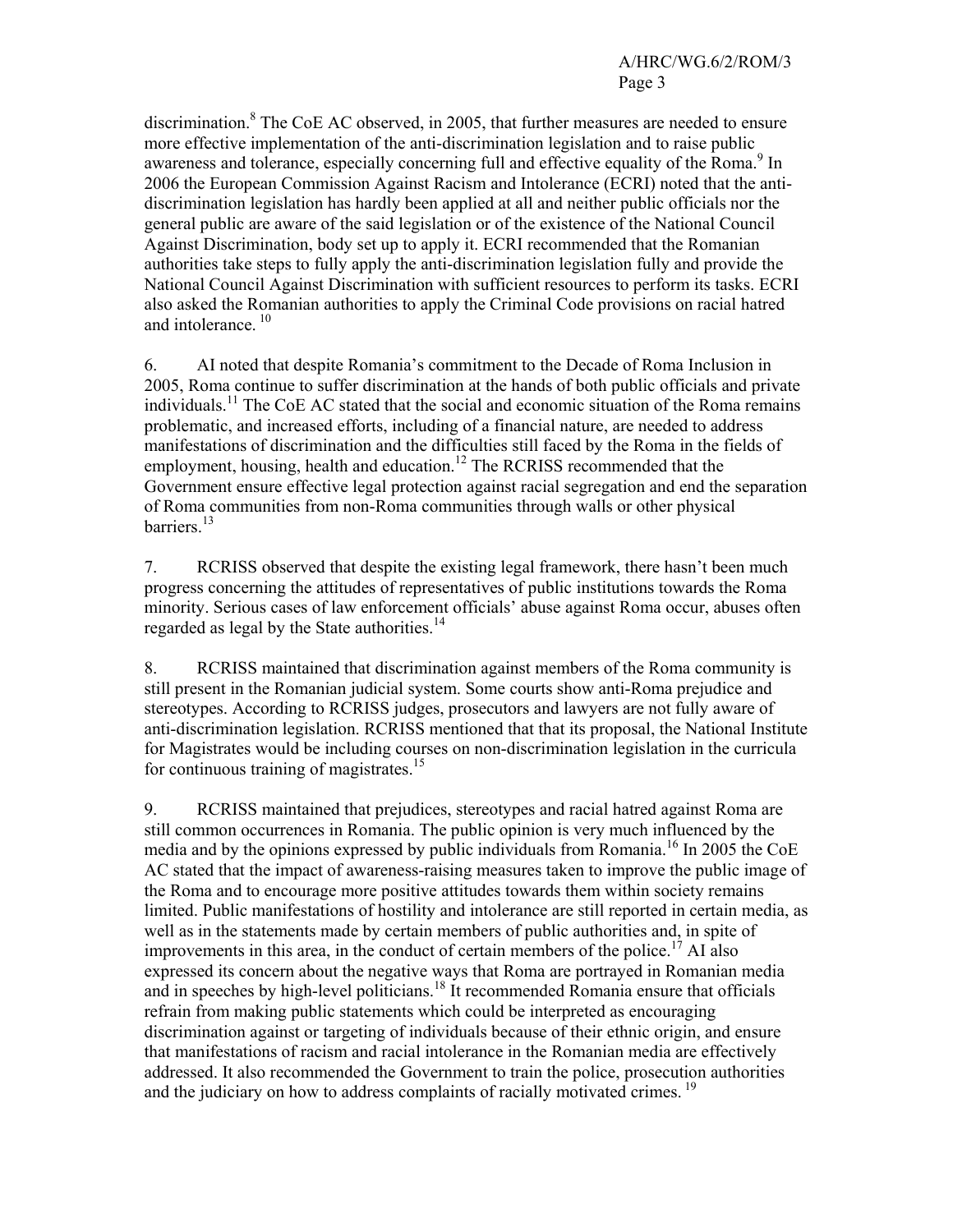10. The Society for Threatened Peoples (STP) quoted a 2007 Open Society Institute study which showed that 20 to 30 per cent of Roma do not possess birth certificates or identification cards. STP noted that it is probable that the real number of Roma without official registration is much higher.<sup>20</sup> SCR mentioned that there is no official statistical data available on this issue. It added that cases of children deprived of identity documents mainly affect the Roma ethnic group or the category of street children.<sup>21</sup> The Romanian Independent Society of Human Rights (SIRDO) noted that children without identity papers can easily become victims of illegal adoptions or of human trafficking.<sup>22</sup> ECRI insisted on the need for a swift solution to the problem of Roma who have no identity papers. $^{23}$ 

11. According to Human Rights Watch (HRW) patients living with HIV face discrimination in access to necessary medical services and doctors often refuse treatment to patients living with HIV. Breaches of confidentiality about individuals' HIV status are common and rarely punished.<sup>24</sup> HRW added that Romanian law provides for mandatory medical testing for a wide variety of jobs where the risk of HIV transmission is minimal, including hair dressers, beauticians, manicurists, child care staff, medical personnel, food services, and cleaning staff in the tourist industry. Employers and doctors also order ad hoc HIV testing for jobs where testing is not mandatory.<sup>25</sup> HRW recommended that Romania end mandatory HIV testing as a condition of employment and ensure that persons living with HIV are not unnecessarily prevented from working or attending vocational school.<sup>26</sup> HRW noted that in the few instances where the National Council for Combating Discrimination has intervened in cases involving people living with HIV, its interventions were limited to mediation in cases of children expelled from schools, or the imposition of nominal fines which are paid to the government and not to the victim.<sup>27</sup>

12. According to ACCEPT, the International Gay and Lesbian Human Rights Commission and the European Region of the International Lesbian and Gay Association (ACCEPT, IGLHRC and ILGA) the non-discrimination grounds in the anti-discrimination law include sexual orientation but not gender identity and expression, and the law on equal opportunities between women and men does not cover transgender status. ACCEPT, IGLHRC & ILGA added that the Government should protect the right to work and take measures to combat discrimination—including on the basis of sexual orientation and gender identity and expression—against teachers and other individuals who work in the fields of education and health. ACCEPT, IGLHRC and ILGA also recommended that local and central Government officials undertake public education campaigns to combat prejudice underlying violence related to sexual orientation and gender identity and ensure that LGBT people can enjoy their rights in an environment that is not dominated by fear, violence, and homophobia.28

## **2. Right to life, liberty and security of the person**

13. AI stated that despite some positive legislative amendments and reforms, it continued to receive numerous reports of ill-treatment and excessive use of force by law enforcement officials in Romania. Reportedly, many of the victims of ill-treatment and unlawful use of firearms by police belong to the Roma community. Several cases reported between 2004 and 2006 resulted in the death of individuals, or in infliction of grave injuries. AI noted that the use of firearms by police officers in disputed circumstances is a long-standing concern which the Romanian authorities have failed to effectively address through impartial and thorough investigations.29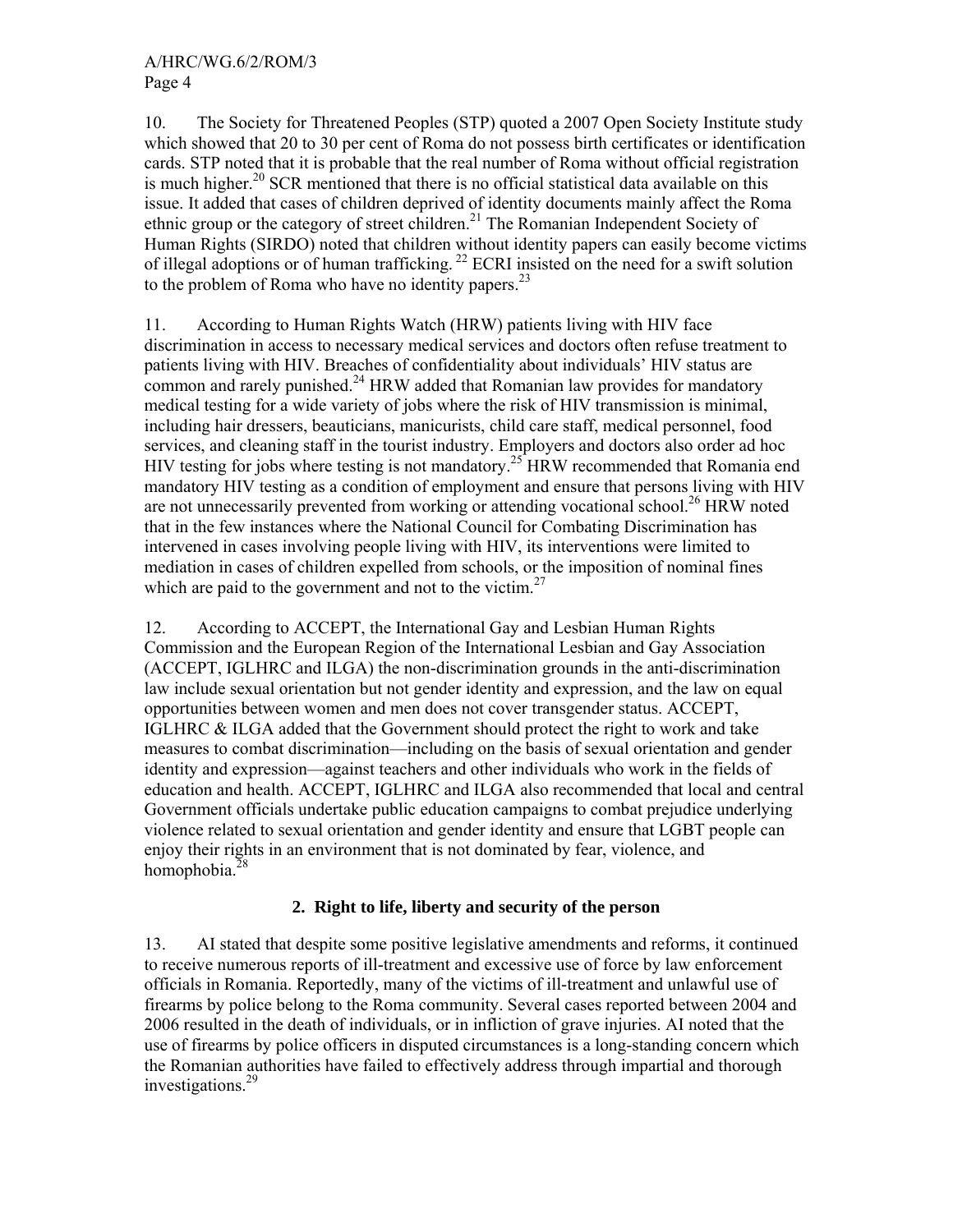14. CRISS noted that often, when the Police intervene in the Roma communities, disproportionate force is used. The number of policemen and gendarmes is disproportionately larger than the number of community members or, especially, than in the case of similar police actions undertaken in non-Roma communities. Torture, violence and abuse by law enforcement officials affects disproportionately the Roma, mainly due to the police officers' prejudice and stereotypes against Roma, on the one hand and poor legal knowledge of Roma, on the other  $30$ 

15. SIRDO mentioned that the worst phenomena affecting women's life in Romania are discrimination and violence (domestic violence, women traffic, prostitution, pornography and violence against women through the media) and in particular discrimination and violence against women in rural areas. It recommended Romania amend Law 217/2003 on the prevention of domestic violence so as to address its flaws, grant an adequate budget for the organization of shelters for the victims and establish specialized courts for cases of domestic violence.<sup>31</sup> In 2002 the Council of Europe Commissioner for Human Rights (CoE CHR) also recommended that Romania ensure greater protection and assistance to victims of domestic violence by efficient implementation of the Penal Code provisions and the opening of shelters.<sup>32</sup>

16. AI expressed its concern that the placement, living conditions and treatment of patients in many psychiatric wards and hospitals violate international human rights standards. In 2004, it denounced the practice of subjecting individuals to involuntary psychiatric treatment without medical grounds and the deplorable conditions to which such persons were subjected. AI added that in 2004, 18 patients were reported to have died in a hospital in Poiana Mare, most of them as a result of malnutrition and hypothermia. Despite the evidence suggesting that the deaths had occurred in suspicious circumstances in February 2005, Romania's General Prosecutor decided to close the case of deaths in Poiana Mare, as a result of not having established a link between the deaths and the personnel's treatment of the patients. AI informed that a complaint was filed requesting the re-opening of the case.<sup>33</sup> CLR mentioned that a frequent problem in these types of institutions were the lack of clear procedures for the institutions' residents to file complaints or petitions to the authorities.<sup>34</sup>

17. AI mentioned that an investigation by the UN Interim Administration Mission in Kosovo (UNMIK) into the deaths of two men and the serious injury of another during a demonstration on 10 February 2007 in Pristina, Kosovo, established that the deaths and injuries had occurred as a result of the improper deployment of out-of-date rubber bullets by members of the Romanian Formed Police Unit (FPU). Eleven members of the Romanian Special Police Unit, who were reportedly in possession of information crucial to the investigation and had previously been questioned as witnesses by investigators, were repatriated from Kosovo on 21 March 2007. In July 2007 The Romanian authorities informed AI that a penal investigation had been opened and was being conducted by a military prosecutor in Romania.35

18. SCR highlighted that the statistics provided by National Administration of Penitentiaries and Ministry of Justice show that almost 45% of the total number of children deprived of liberty are held under police arrest or in penitentiaries. In article 57, the Criminal Code provides that minors sentenced to imprisonment should execute their penalty separately from adult detainees or in special detention places, while having the opportunity to continue their compulsory education and acquire a vocational training adapted to their skills. Nevertheless, during preventive arrest, which may last a few months, children are not included in any form of school education or vocational training.<sup>36</sup> SCR added that the new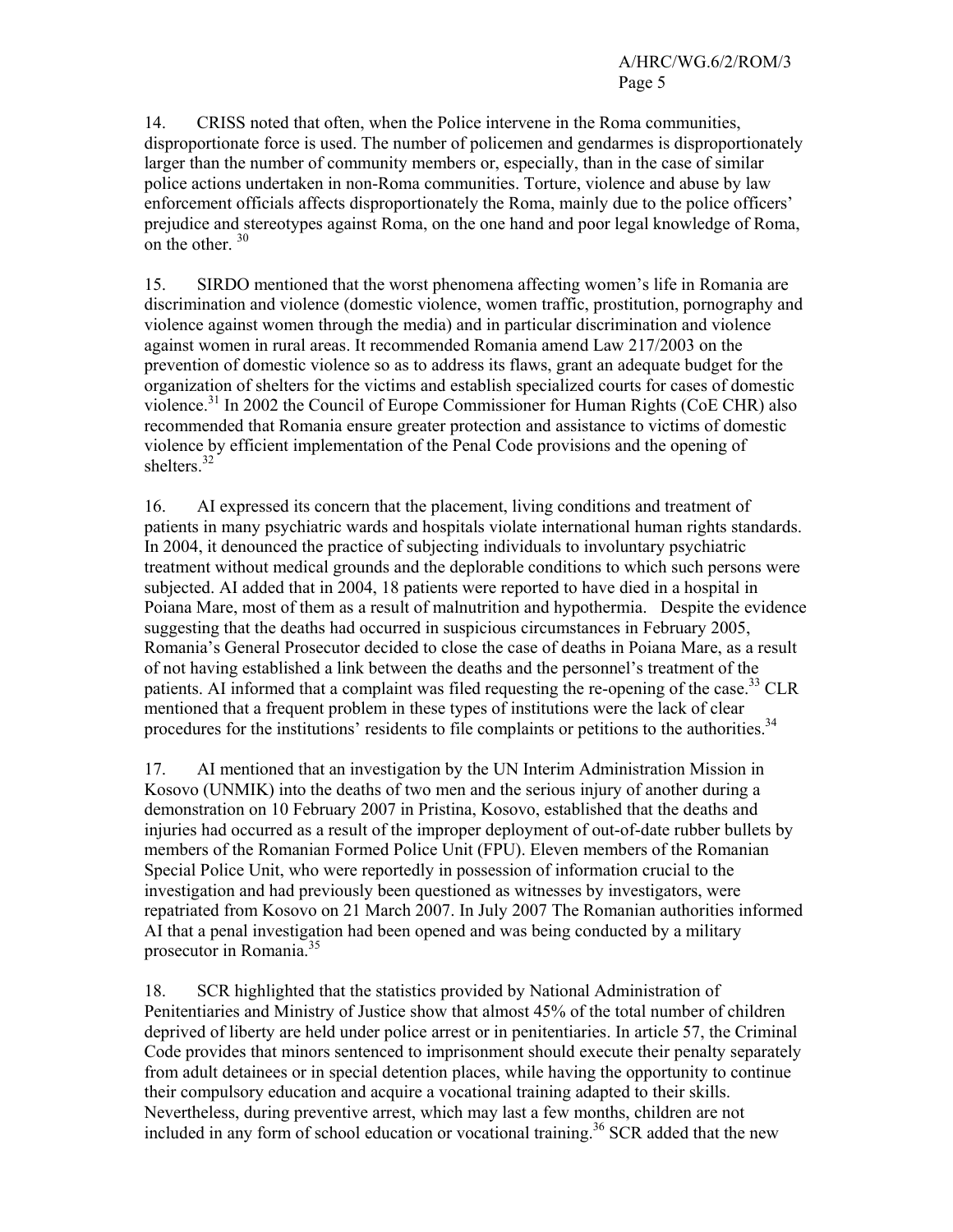judicial organisation law represents a regression in terms of juvenile justice as it replaces the obligation of setting up specialised juvenile and family courts with the possibility of establishing such courts, leaving the decision up to the presidents of the court.<sup>37</sup>

19. SCR observed that although the Romanian Government has developed the institutional and legislative framework for preventing and combating child abuse and trafficking, implementation of these measures is slow. A 2005 study showed that 8.5% of the sex workers interviewed during the investigation proceedings were minors, and 20% of them had spent part of their childhood in child protection institutions. Furthermore, 45% of them declared they had been sold/bought, compared to 24.5% of the girls who had never been to such in child protection institutions.<sup>38</sup>

20. ACCEPT, IGLHRC & ILGA noted that one of the submitting organisations, ACCEPT, has received several complaints from individuals in detention who are perceived to be gay or transgender and as such are subjected by other inmates to rape, physical assault, and degrading treatment. However, when such inmates complain, prison authorities rarely take immediate measures to ensure their safety or prosecute the perpetrators. ACCEPT, IGLHRC & ILGA recommended that the Ministry of Justice and the National Authority of Penitentiaries should prevent abuses in detention by systematically educating prison personnel about human rights, sexual orientation, and gender identity issues. The penitentiary should promptly follow up on complaints to secure the safety of inmates and prevent their further victimization, referring perpetrators to the prosecutor.<sup>39</sup>

## **3. Administration of justice and the rule of law**

21. RCRISS noted that many cases of ill-treatment or of police brutality are not investigated adequately and remain unsanctioned. The persons involved (victims and/or witnesses), experts (such as coroners) and human rights activists are intimidated. CRISS added that the mechanisms of ensuring impunity include, on one hand, exertion of pressure upon the individuals involved so they would not testify in court or they would not carry out all necessary actions and, on the other hand, criminal investigation leading to decisions not to prosecute cases. All cases brought by RCRISS against law enforcement officials, on grounds of unlawful conduct, resulting in bodily harm and even death, have been lost in the Romanian courts. RCRISS mentioned that at present a couple of these cases are before the European Court of Human Rights.<sup>40</sup>

22. The Foundation and the Association of Former Political Prisoners (ICAR) noted that in December 2006 Romania officially recognized the national scale of gross human rights violations committed during the 45 years of the communist regime, and publicly apologized to the surviving victims and their families. However, Romania has until now failed to break impunity and prosecute a single perpetrator of human rights violations during this period.<sup>41</sup> ICAR stressed the need for a truth commission which would have within its mandate the identification and exposure of individual perpetrators of human rights violations.<sup>42</sup>

## **4. Right to privacy, marriage and family life**

23. SCR mentioned that there has been a massive migration of Romanians within European borders. This phenomenon is more characteristic for poor areas of the country, where large communities migrated abroad, leaving behind a high number of children, in the care of grandparents, other relatives or even in no one's care. According to SCR, in June 2007 the National Authority for the Protection of Children's Rights informed that a minimum of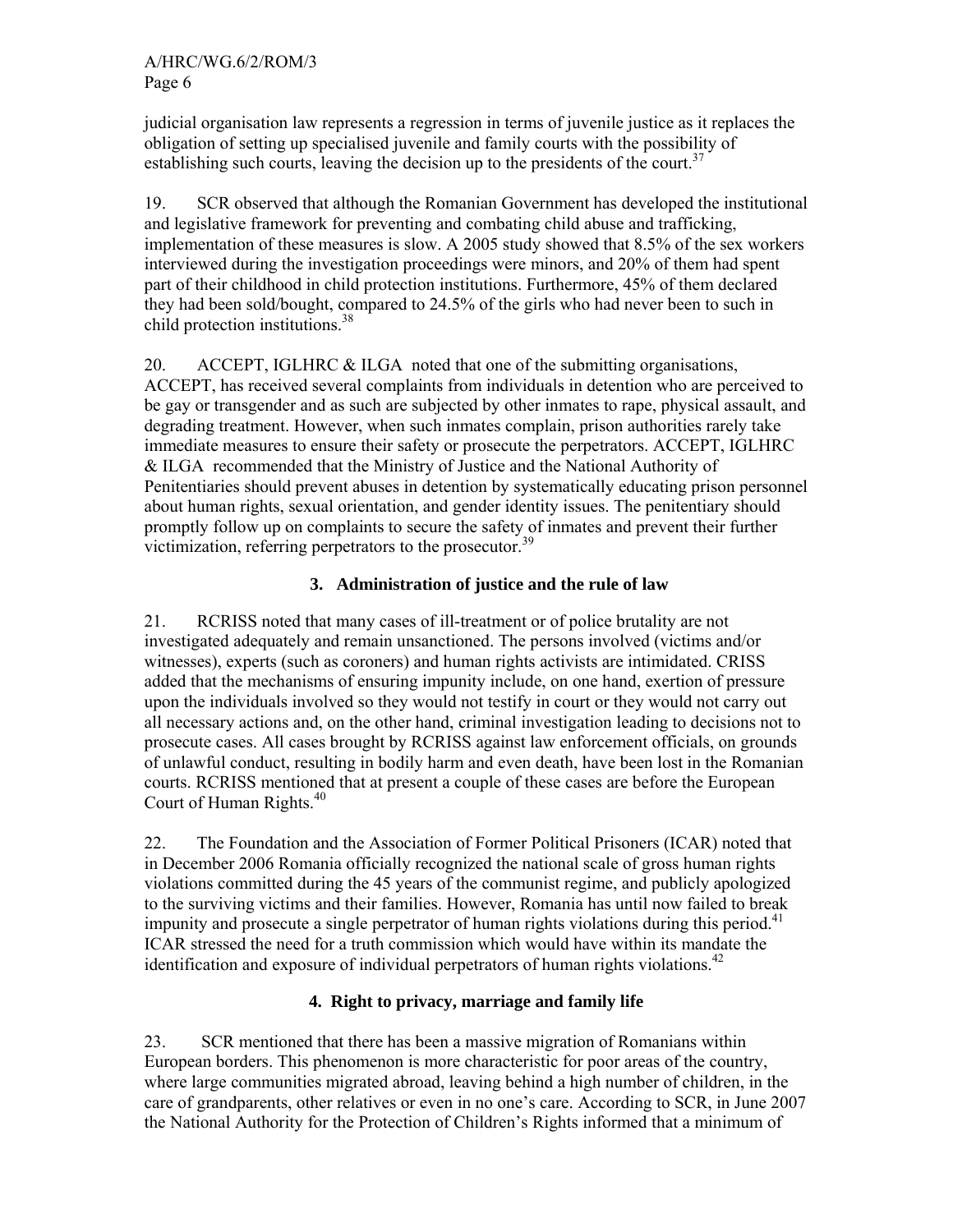82,464 children were left in the care of one or no parent while they were abroad for work.<sup>43</sup> SIRDO maintained that there is no coherent national policy on this, in spite of suicide cases being recorded among children who had been abandoned in a precarious family environment or with no form of adult care.<sup>44</sup>

24. ACCEPT, IGLHRC & ILGA urged that legislation be adopted to recognize the relationship between two partners, irrespective of their sex.<sup>45</sup>

## **5. Freedom of religion or belief, expression, association and peaceful assembly, and right to participate in public and political life**

25. According to the Organization for Security and Co-operation in Europe's Representative on Freedom of the Media (OSCE RFOM) the situation of media freedom in Romania improved during the last years within the context of the EU accession process. However, the flow of funds for public advertising in media both on national and regional levels still lacks transparency. OSCE RFOM mentioned that it is feared that public money is used to support government friendly media. The independence of the public service broadcaster also remains an issue of concern.46

26. According to the Institute on Religion and Public Policy (IRPP) the legal situation of religious freedom in Romania is poor. Despite overwhelming domestic and international opposition to a restrictive and discriminatory law on religion, the legislation was adopted on 27 December 2006. Enjoying the greatest rights under the new law are the "recognized religious denominations," a category that, according to IRPP, is almost impossible for some faiths to join.<sup>47</sup> According to Human Rights Without Frontiers (HRWF) the new law favours the Romanian Orthodox Church and other large churches that have been recognized as religions, and discriminates against foreign religions. 48

27. IRPP noted that religious communities new to Romania with less than 300 members will be deprived of the right to purchase property, to build houses of worship, to protect their rights in legal proceedings, to own assets or to have paid staff or clergy.<sup>49</sup> HRWF added that under the new law religions are required to withhold statements about majority religions and that cemeteries are controlled by recognized religions.<sup>50</sup> IRPP mentioned that the Government of Romania has failed to live up to its obligations to protect minority religious communities from both harassment and intimidation from the country's majority population. IRPP added that the Romanian Government has failed to ensure the full restitution of religious properties, including Greek Catholic churches, since the fall of the Ceausescu regime. $51$ 

28. AI mentioned that the lesbian, gay, bisexual and transgender (LGBT) community in Romania continues to suffer identity-based discrimination. A parade called the Gayfest, organized every year in May/June by the LGBT community, has been opposed by the Orthodox Church and the local authorities on several occasions. Those participating in the parade have been attacked by counter-demonstrators throwing eggs, stones and plastic bottles at the marchers, necessitating police protection.<sup>52</sup> According to ACCEPT, IGLHRC & ILGA, effective police protection at the march needs to be accompanied by police follow up to complaints about violence. $53$ 

## **6. Right to work and to just and favourable conditions of work**

29. According to the International Trade Union Confederation (ITUC) Romania is a country confronted with a shortage of labourers caused by an exodus of Romanian workers to Western Europe. This shortage on the labour market is often filled by Asian workers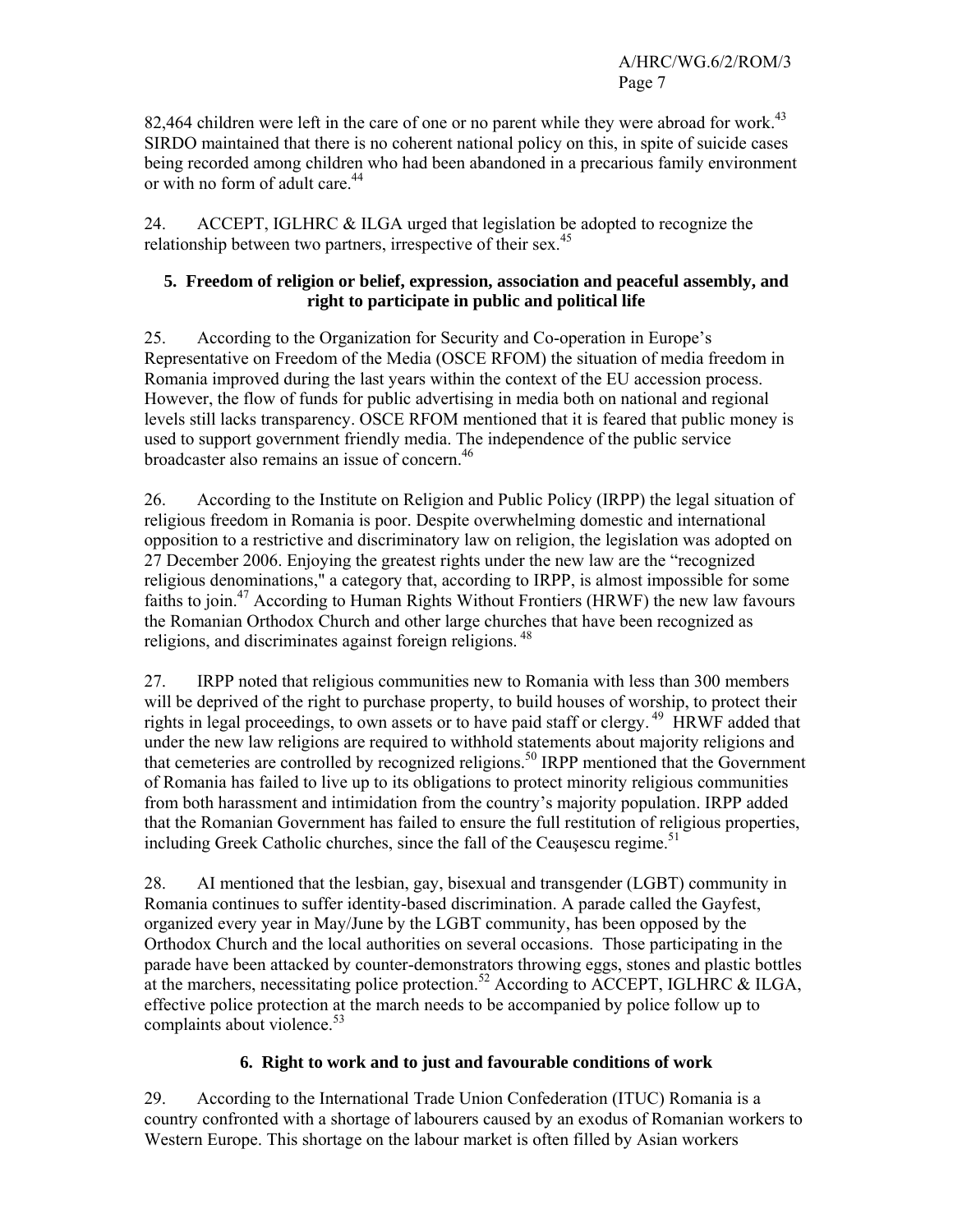accepting low wages and working conditions. There are no statistics for the wages paid to foreigners working in Romania. According to the national legislation, employers are compelled to pay the minimum wage, as they should for Romanian workers.<sup>54</sup> ITUC stated that the Romanian labour migration legislation is not effectively implemented and that many employers make use of informal recruitment practices and unregulated forms of employment, leaving migrant workers vulnerable to exploitation. ITUC quoted reports that wages paid to women migrant workers in the textile industry are sometimes as low as around 70 per cent of the minimum wage established by law.<sup>55</sup> SCR added that despite the frequency of child labour cases, it has data confirming that for the year 2005 no one was accused or convicted under laws banning child labour. According to a report on child labour in Romania, developed in 2004 by the National Institute of Statistics, the number of children involved in the worst forms of labour in urban and rural areas is about  $70,000^{56}$ 

## **7. Right to social security and to an adequate standard of living**

30. SOSCVR stated that despite increasing national political commitment and international political pressure, the situation of children with disabilities in Romania has not improved over the last decade. On the contrary, children with disabilities are increasingly at risk of being abandoned and placed in residential care, and their rights and potential for development are consequently ignored. Children with disabilities are often ignored, excluded (or even hidden) and are still perceived as being children with "special needs" rather than being rights holders. About 10,000 children with disabilities have no parental care: 70% of them are in public or private placement centres and  $30\%$  are in foster care.<sup>57</sup>

31. SCR noted that there had been a decrease in the number of children with disabilities living in institutions, yet there was still poor access to recovery care for children born in rural areas. It also regretted the lack of so-called "respite centres" which allow parents to rest for periods of time.58 SOSCVR mentioned that many children with disabilities, especially those who are most vulnerable to neglect and abandonment due to their social "invisibility", are not certified as disabled by the local authorities. The lack of certification deprives children and their carers of any kind of support, which in many cases would greatly contribute towards improving their living conditions.<sup>59</sup>

32. SIRDO highlighted that the abandonment of new-borns in hospitals is a phenomenon that continues to exist in Romania. 60 Concerning abandoned children, the CoE CHR recommended in 2002 that Romania ensure that the process of closing obsolete institutions proceeds, that care programmes are introduced to aid the social integration of the young people leaving them; frame a policy for preventing abandonment of children, to involve awareness-raising and education campaigns; and examine the possibility of setting up reception centres for mothers.<sup>61</sup> SOSCVR observed that at the age of 18, children are reintegrated into their families (very often the family that abandoned the child in the first place), or placed in institutions for adults with disabilities.<sup>62</sup> SCR stated that there is a need for coherent strategies to be applied during institutionalisation, so that the young persons can adapt to the requirements of an independent life and mitigate the shock of deinstitutionalisation. 63

33. Concerning children with mental disorders, SCR stated that there are no psychiatric departments for children, who are placed within adult psychiatric departments where they are not supervised, they are sedated and at risk of being aggressed and intimidated by adult patients.64 The Centre for Legal Resources (CLR) mentioned that the exact numbers of children with mental disabilities, as well as the type of care or number of institutions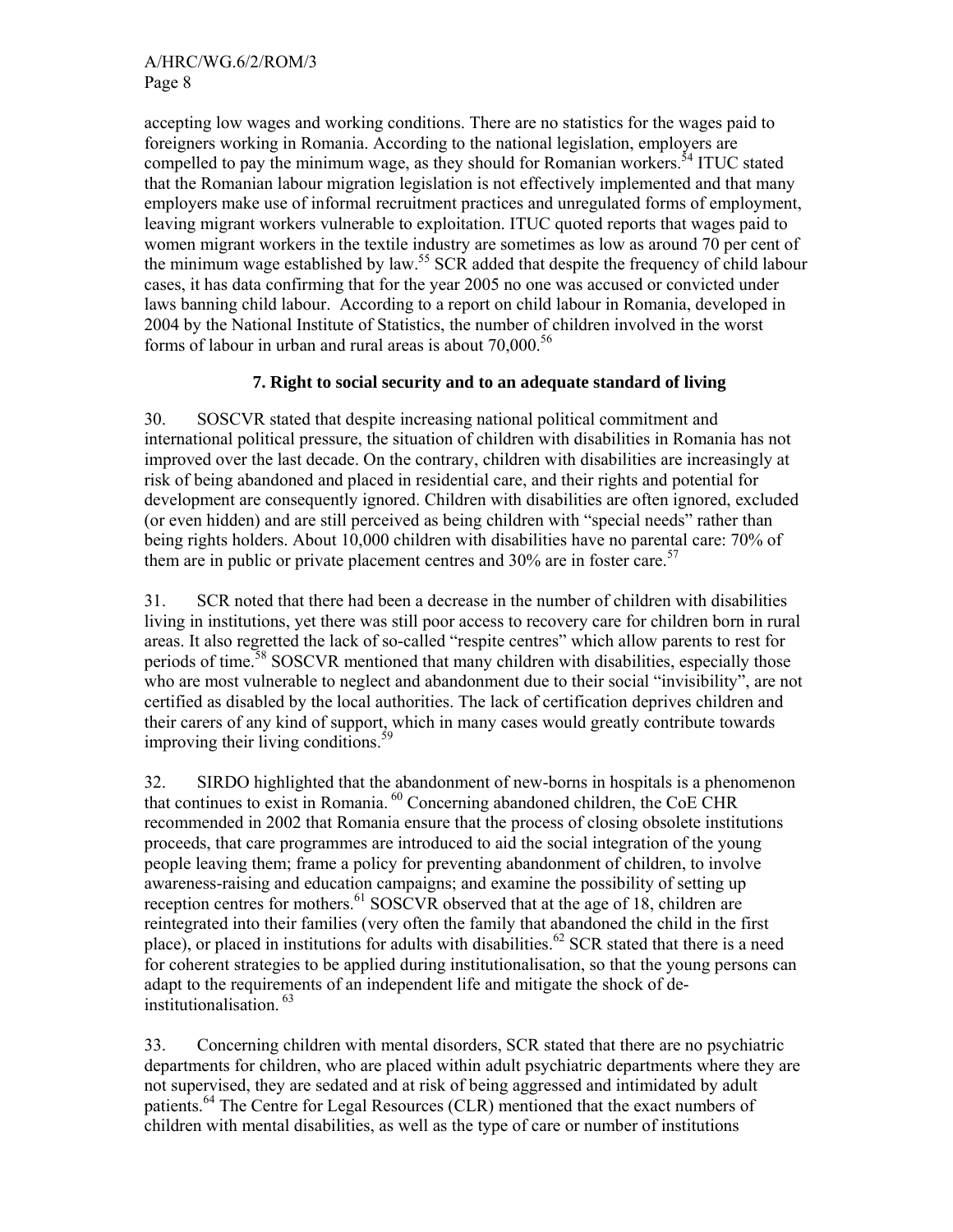accommodating them are hard to establish and these figures are not clearly reflected in official statistics.<sup>65</sup>

34. SCR mentioned that statistics show an increasingly worrying situation regarding drug consumption in Romania. While drugs like marijuana were used in the past, now there is a direct passing to intravenous heroine. Consumers' age has decreased dramatically. According SCR research conducted in 2004-2005, 4 per cent of the children aged 11 to 18 have used drugs. Children living in large cities, especially boys, are the most exposed. SCR highlighted that there are few centres for methadone treatment, and that, despite the existence of services dealing with the physical addiction, there is no constant intervention on the psychological addiction developed by drug use.<sup>66</sup>

35. In their joint submission, the Centre on Housing Rights and Evictions (COHRE) and the Roma Centre for Social Intervention and Studies (RCRISS) expressed their concern that there is a pattern of forced eviction and threatened forced eviction of Roma, leading to racial segregation in a number of localities.<sup>67</sup> RCRISS reported on recent cases of violation of Roma's right to property and arbitrary demolition of their homes. Although local authorities prevailed over Law 50/1991, their actions were illegal and didn't respect the provisions of the above mentioned law. RCRISS also noted that in the last years Roma have been evicted and relocated to places near garbage dumps, sewage treatment plants or industrial areas at the outskirts of the city. RCRISS identified in the 2005-2007 period 10 cases of violation of housing rights committed by public authorities, which included elements of forced evictions, environmental racism, and residential segregation. RCRISS mentioned that in 2007, a mixed working group for the improvement of the housing conditions of the Roma was formed, through the Ministry's of the Development, Public Works and Housing Order. <sup>68</sup>

36. STP mentioned that many Roma live in precarious housing conditions in isolated settlements and communities, also in order to avoid discrimination. According to UNICEF statistics quoted by STP, almost a third of Roma live in homogenous Roma settlements, many of them living in informal or illegal settlements.<sup>69</sup>

37. The STP stated that material poverty is both cause and effect of social and economic exclusion. The poverty rate of the Roma in north-eastern Romania is up to 50 per cent higher than that of the average rate. According to 2003 World Bank information quoted by STP, Roma make up only 2.5 per cent of Romania's total population, yet 7 per cent of the poor and 12.5% of the extremely poor in the country are Roma.<sup>7</sup>

## **8. Right to education and to participate in the cultural life of the community**

38. SCR stated that the reform of the national educational system registered a rapid evolution, but the generated effects were not always positive. The main problems of the educational systems are given by the instability of the adopted measures, by reduced financial motivation of the teachers and by the major differences between rural and urban areas as to material conditions and scholar registration rate. The poor economic situation of a large number of families and also parents' and children's mentality towards education contributed to a high school drop-out.<sup>71</sup> According to a research carried out by the Open Society Institute in 2006 and quoted by SCR, in the Roma families' culture, girls are generally encouraged to leave school earlier than boys.<sup>72</sup>

39. With regard to education, the STP stated that Roma continue to be discriminated against. In comparison to children of the same age of the majority population, Roma children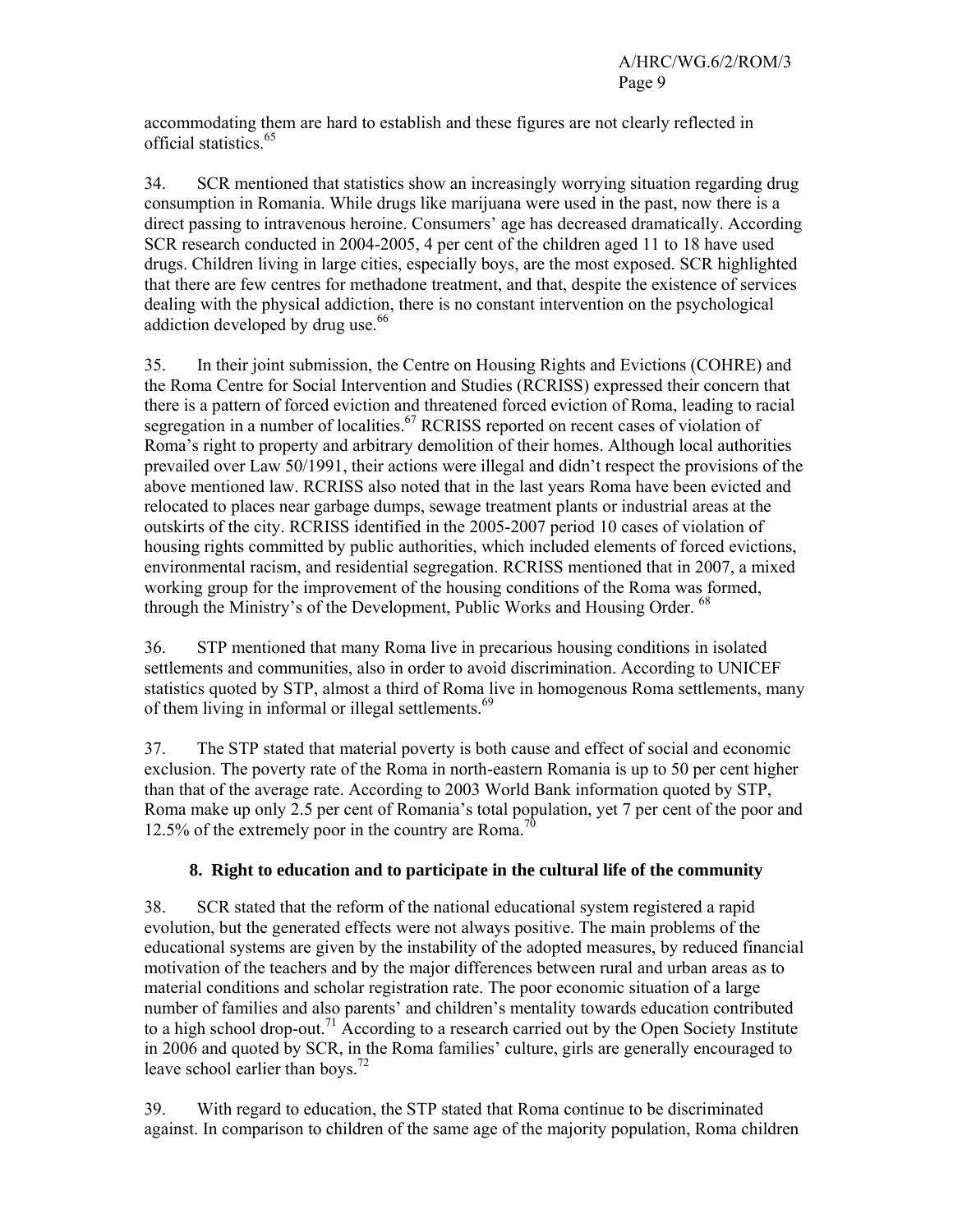have considerably higher rates of illiteracy. On average they also attend school for fewer years and in many cases they are automatically sent to schools with higher Roma rates. Several studies show that there is de facto segregation in the education system. In Romania schools are considered "segregated schools" if more than half the students are Roma. In rural areas segregation is more widespread. Due to this segregation system Roma children are strongly disadvantaged in terms of their chances for social integration and advancement.<sup>73</sup>

40. Although legislation was adopted in July 2007 banning segregated schools, according to RCRISS the legal provisions regarding segregation are not enough for eradicating this phenomenon. Few school directors are aware of this legislation. Though not a state policy, in practice segregation does occur, leading to educational and social malfunctions, particularly in terms of unequal quality of education.<sup>74</sup> The education of children with disabilities still takes place mainly in segregated form, although remarkable efforts for including them in the mass education system are being made.<sup>75</sup> SCR stated that the school registration rate of Roma children is much lower than the national average. Also, multicultural education is still insufficiently promoted; the number of classes in Romani language is low.<sup>76</sup> HRW mentioned that more than 7,200 Romanian children and youth are living with HIV—the largest such group in any European country. Fewer than 60 percent of Romanian children living with HIV attend any form of schooling. Children in school risk ostracism, abuse, and even expulsion if their HIV status becomes known.<sup>77</sup>

## **9. Minorities and indigenous peoples**

41. In 2005, the CoE AC noted that special measures adopted in order to promote the full and effective equality of persons belonging to national minorities have produced results in various fields, including education, the use of minority languages in the public sphere, and participation in decision-making. Representatives of national minorities acknowledge the existence of a social climate favourable to tolerance and intercultural dialogue and agree that progress has taken place in this regard.<sup>78</sup> AI highlighted that as of February 2008, the Parliament had yet to approve the draft law on the protection of ethnic minorities.<sup>79</sup>

42. According to Unrepresented Nations and Peoples Organization (UNPO) the Hungarian minority makes up roughly 6.6 per cent of the total population of Romania. The grievances of the Hungarian minority have been focused on several issues: restitution of church property confiscated by the communist regime; the right to use their mother tongue in their public administration and tribunals; the right to have instruction at all levels of education in their mother tongue; and limited local autonomy in the regions where they form the majority.<sup>80</sup>

## **10. Migrants, refugees and asylum-seekers**

43. ECRI noted that programmes destined to facilitate the integration of asylum seekers and refugees into Romanian society receive virtually no government funding.<sup>8</sup>

## **11. Human rights and counter-terrorism**

44. According to AI, there is strong evidence to suggest that Romania may have hosted a detention facility of a third country on its territory in which individuals were secretly detained, outside the rule of law, and that persons unlawfully deprived of their liberty were flown into and over the territory of Romania. AI also alleged that Romanian state agents knew of, acquiesced in and facilitated these human rights violations. 82 The International Commission of Jurists (ICJ) highlighted that allegations that a third country intelligence run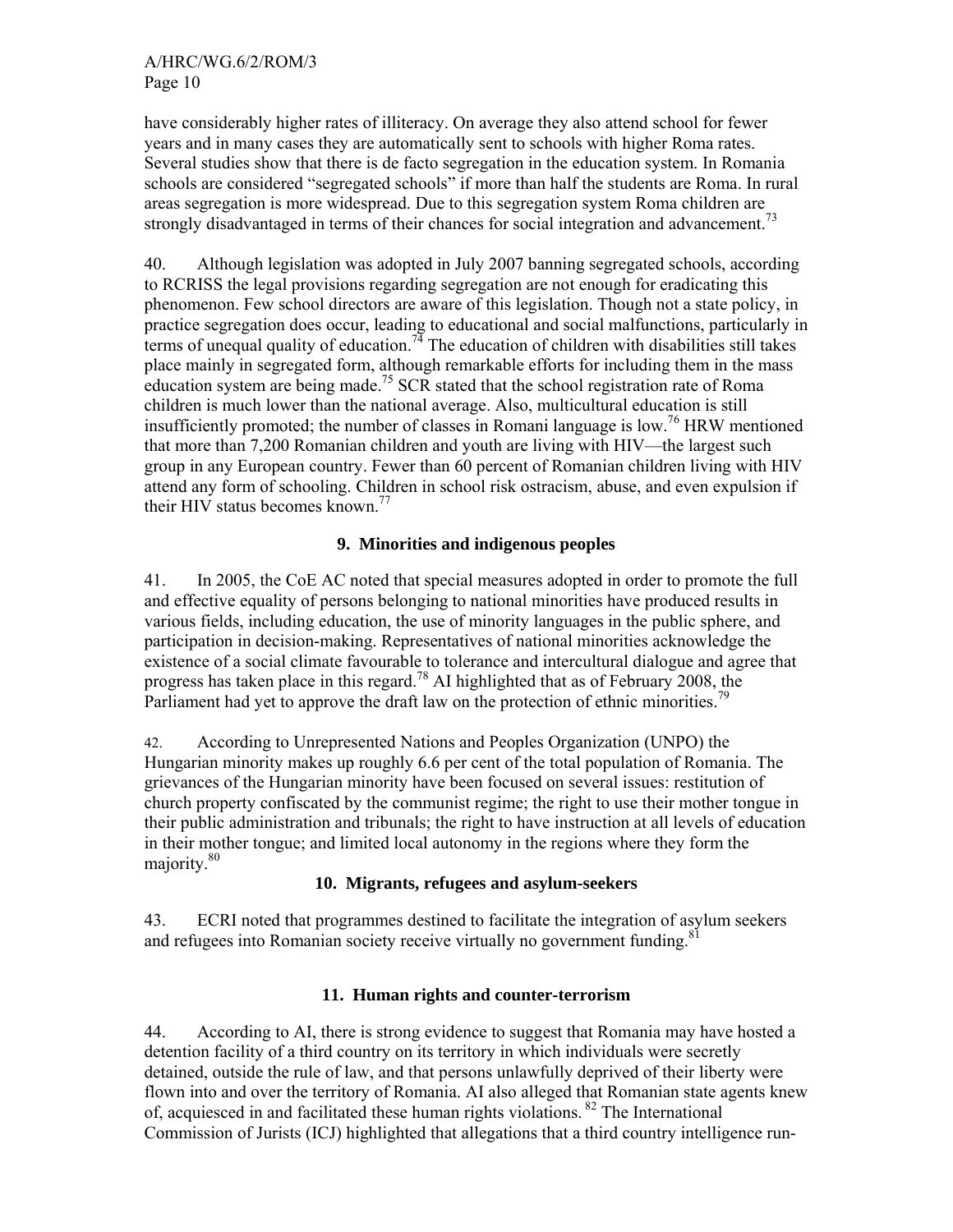secret detention centres existed in European countries including Romania were confirmed by the findings of Senator Dick Marty's inquiry for the Parliamentary Assembly of the Council of Europe. <sup>83</sup>

45. According to the ICJ, the Romanian government has strongly denied that renditions or secret detentions have taken place on Romanian territory, and has pointed to internal investigations by relevant Romanian authorities into the allegations. The inquiry, which issued its final report in March 2007, found that there was no evidence of third country intelligence rendition aircraft landing in Romania or overflying Romanian territory, that no Romanian authorities could have participated, either knowingly or through omission or negligence, in unlawful detainee transfer operations through Romanian territory, and that there was no facility at Mihail Kogalniceanv base which could have been used for the purpose of detention. The ICJ mentioned that the adequacy of the Senate investigations has been questioned.<sup>84</sup>

46. The ICJ urged Romania to establish an independent and transparent inquiry, with full investigative powers to require the attendance of persons and the production of documents, to investigate allegations of the involvement of Romanian officials in renditions and secret detentions. It also recommended that Romania ensure the accountability, including where appropriate through the criminal justice process, of those persons responsible for renditions and secret detentions on Romanian territory and provide measures of reparation to the victims of renditions and secret detentions in Romania.<sup>85</sup>

## **III. ACHIEVEMENTS, BEST PRACTICES, CHALLENGES AND CONSTRAINTS**

47. ECRI observed that since 2002 progress has been made in a number of fields. Romania has made a declaration under Article 14 of the CERD. The Romanian authorities have adopted an anti-discrimination law and set up the National Council Against Discrimination. Moreover, the Romanian Criminal Code has been amended to include, among others, provisions against racial hatred. Under the Strategy for the Improving the Situation of the Roma, the authorities have set up programmes designed to place members of the Roma community on an equal footing with the rest of the population. They have also provided members of the judiciary and the police with training courses on discrimination issues.<sup>86</sup>

48. ICAR pointed out that in December 2006 the Romanian president was the first head of a former communist state to make an official political statement condemning the crimes of the former communist regime and offering an official apology to its victims.<sup>87</sup>

## **IV. KEY NATIONAL PRIORITIES, INITIATIVES AND COMMITMENTS**

NA

## **V. CAPACITY-BUILDING AND TECHNICAL ASSISTANCE**

NA

*Notes* 

 $\overline{a}$ 

<sup>&</sup>lt;sup>1</sup> The stakeholders listed below have contributed information for this summary; the full texts of all original submissions are available at: www.ohchr.org. (One asterisk denotes a non-governmental organization in consultative status with the Economic and Social Council.)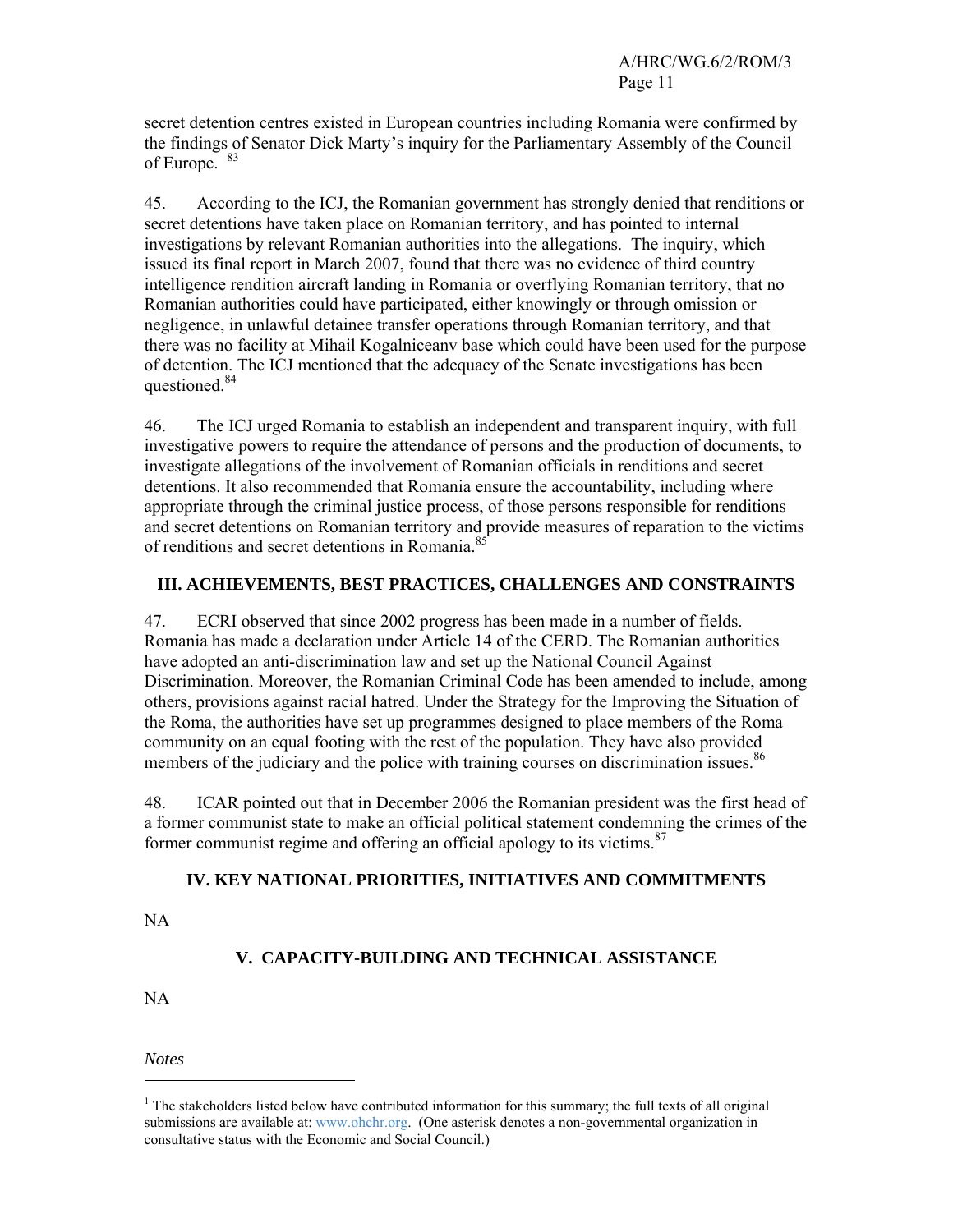$\overline{a}$ 

| Civil society |                                                                                                                                                                                                                                                                                                                                                                                                                                                                                                        |                                                                                                                                |                                                                                                                                                                                                                                    |  |
|---------------|--------------------------------------------------------------------------------------------------------------------------------------------------------------------------------------------------------------------------------------------------------------------------------------------------------------------------------------------------------------------------------------------------------------------------------------------------------------------------------------------------------|--------------------------------------------------------------------------------------------------------------------------------|------------------------------------------------------------------------------------------------------------------------------------------------------------------------------------------------------------------------------------|--|
|               | ACCEPT, IGLHRC and ILGA                                                                                                                                                                                                                                                                                                                                                                                                                                                                                |                                                                                                                                | ACCEPT, International Gay and Lesbian Human Rights<br>Commission (IGLHRC) and the European Region of the<br>International Lesbian and Gay Association* (ILGA),<br>Joint UPR Submission, February 2008                              |  |
|               | AI                                                                                                                                                                                                                                                                                                                                                                                                                                                                                                     | Amnesty International*, London, United Kingdom, UPR Submission,<br>February 2008                                               |                                                                                                                                                                                                                                    |  |
|               | <b>CLR</b>                                                                                                                                                                                                                                                                                                                                                                                                                                                                                             | February 2008                                                                                                                  | Centre for Legal Resources, Bucharest, Romania, UPR Submission,<br>Centre on Housing Rights and Evictions* and the Roma Centre for<br>Social Intervention and Studies, Geneva, Switzerland, Joint UPR<br>Submission, February 2008 |  |
|               | <b>COHRE</b> and <b>RCRISS</b>                                                                                                                                                                                                                                                                                                                                                                                                                                                                         |                                                                                                                                |                                                                                                                                                                                                                                    |  |
|               | <b>HRW</b><br>February 2008<br><b>HRWF</b><br>February 2008<br><b>ICAR</b>                                                                                                                                                                                                                                                                                                                                                                                                                             |                                                                                                                                | Human Rights Watch*, New York, United States, UPR Submission,                                                                                                                                                                      |  |
|               |                                                                                                                                                                                                                                                                                                                                                                                                                                                                                                        |                                                                                                                                | Human Rights Without Frontiers, Brussels, Belgium, UPR Submission,                                                                                                                                                                 |  |
|               |                                                                                                                                                                                                                                                                                                                                                                                                                                                                                                        |                                                                                                                                | Foundation and the Association of Former Political Prisoners, Bucharest,<br>Romania, UPR Submission, February 2008                                                                                                                 |  |
|               | ICJ                                                                                                                                                                                                                                                                                                                                                                                                                                                                                                    | International Commission of Jurists*, Geneva, Switzerland, UPR<br>Submission, February 2008                                    |                                                                                                                                                                                                                                    |  |
|               | <b>IRPP</b><br>UPR Submission, February 2008<br><b>ITUC</b><br>International Trade Union Confederation*, Brussels, Belgium, UPR<br>Submission, February 2008<br><b>CRISS</b><br>UPR Submission, February 2008<br><b>SCR</b><br>Save the Children* Romania, Bucharest, Romania, UPR Submission,<br>February 2008<br>Romanian Independent Society of Human Rights*, UPR Submission,<br><b>SIRDO</b><br>February 2008<br><b>SOSCVR</b><br>SOS Children's Villages* Romania, UPR Submission, February 2008 |                                                                                                                                | Institute on Religion and Public Policy, Washington D. C., United States,                                                                                                                                                          |  |
|               |                                                                                                                                                                                                                                                                                                                                                                                                                                                                                                        |                                                                                                                                |                                                                                                                                                                                                                                    |  |
|               |                                                                                                                                                                                                                                                                                                                                                                                                                                                                                                        |                                                                                                                                | Roma Centre for Social Intervention and Studies, Bucharest, Romania,                                                                                                                                                               |  |
|               |                                                                                                                                                                                                                                                                                                                                                                                                                                                                                                        |                                                                                                                                |                                                                                                                                                                                                                                    |  |
|               |                                                                                                                                                                                                                                                                                                                                                                                                                                                                                                        |                                                                                                                                |                                                                                                                                                                                                                                    |  |
|               |                                                                                                                                                                                                                                                                                                                                                                                                                                                                                                        |                                                                                                                                |                                                                                                                                                                                                                                    |  |
|               | <b>STP</b>                                                                                                                                                                                                                                                                                                                                                                                                                                                                                             | Society for Threatened Peoples*, Göttingen, Germany, UPR Submission,<br>February 2008                                          |                                                                                                                                                                                                                                    |  |
|               | <b>UNPO</b>                                                                                                                                                                                                                                                                                                                                                                                                                                                                                            |                                                                                                                                | Unrepresented Nations and Peoples Organization, The Hague, Netherlands,<br>UPR Submission, February 2008                                                                                                                           |  |
|               | Regional intergovernmental organization                                                                                                                                                                                                                                                                                                                                                                                                                                                                |                                                                                                                                |                                                                                                                                                                                                                                    |  |
|               | <b>OSCE RFOM</b>                                                                                                                                                                                                                                                                                                                                                                                                                                                                                       | Organization for Security and Co-operation in Europe, Representative on<br>Freedom of the Media, UPR Submission, February 2008 |                                                                                                                                                                                                                                    |  |
|               | CoE                                                                                                                                                                                                                                                                                                                                                                                                                                                                                                    | Council of Europe, February 2008, submission consisting of                                                                     |                                                                                                                                                                                                                                    |  |
|               |                                                                                                                                                                                                                                                                                                                                                                                                                                                                                                        |                                                                                                                                | Advisory Committee on the Framework Convention for the Protection of                                                                                                                                                               |  |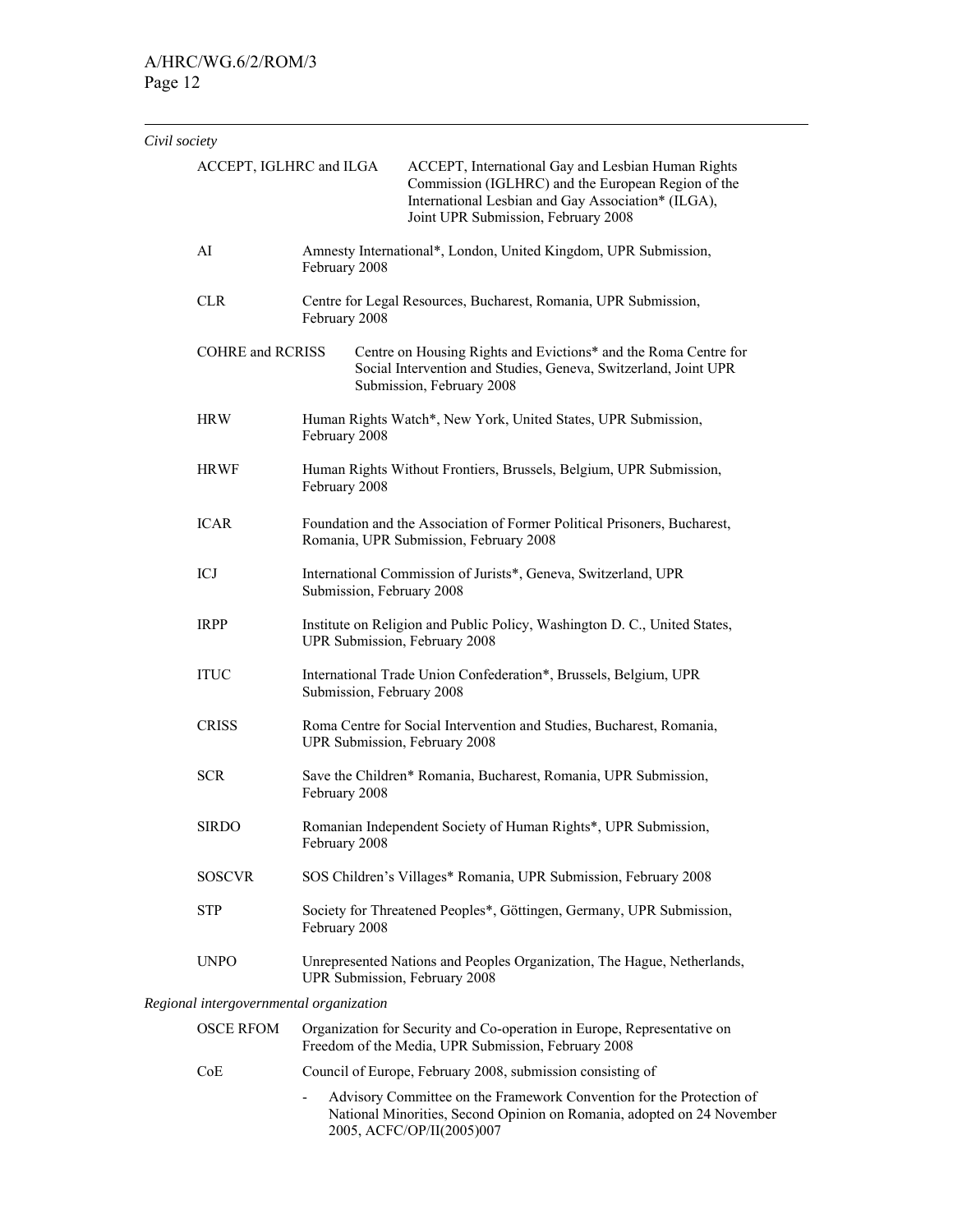- Resolution CM/ResCMN(2007)8 on the implementation of the Framework Convention for the Protection of National Minorities by Romania (Adopted by the Committee of Ministers on 23 May 2007 at the 996th meeting of the Ministers' Deputies)
- European Commission Against Racism and Intolerance, Third report on Romania, 24 June 2005, CRI (2006) 3
- Report of Mr Alvaro Gil-Robles, Commissioner for Human Rights, on his visit to Romania, 5-9 October 2002, CommDH(2002)13
- Follow Up Report on Romania (2002-2005), Assessment of the progress made in implementing the recommendations of the Council of Europe Commissioner for Human Rights, CommDH (2006)7
- Rapport au Gouvernement de la Roumanie relatif aux visites effectuées en Roumanie par le Comité européen pour la prévention de la torture et des peines ou traitements inhumains ou dégradants (CPT), du 16 au 25 septembre 2002 et du 9 au 11 février 2003, CPT/Inf (2004) 10
- Réponse du Gouvernement de la Roumanie au rapport du CPT, CPT/Inf (2004) 11
- Letter to Secretary General transmitting the response of the Romanian Government on the second part of the investigation initiated by the Secretary General of the Council of Europe, in accordance with Article 52 of the European Convention on Human Rights, 6 April 2006
- Response of the Romanian Government on the second part of the investigation initiated by the Secretary General of the Council of Europe, in accordance with Article 52 of the European Convention on Human Rights, 20 February 2006
- Table of pending cases against Romania

- 4 Roma Centre for Social Intervention and Studies, p. 1
- 5 Save the Children Romania, p. 1
- 6 SOS Children's Villages Romania, p. 1
- 7 Amnesty International, p. 1

8 Roma Centre for Social Intervention and Studies, p. 1

```
<sup>9</sup> Council of Europe, Advisory Committee on the Framework Convention for the Protection of National
Minorities, Second Opinion on Romania, p. 1
```
<sup>10</sup> Council of Europe, European Commission Against Racism and Intolerance, Third report on Romania, p. 6

<sup>11</sup> Amnesty International, p. 2

<sup>12</sup> Council of Europe, Advisory Committee on the Framework Convention for the Protection of National Minorities, Second Opinion on Romania, p. 1. See also Council of Europe, European Commission Against Racism and Intolerance, Third report on Romania, p. 6

<sup>13</sup> Roma Centre for Social Intervention and Studies, p. 5

- <sup>14</sup> Roma Centre for Social Intervention and Studies, p. 1
- <sup>15</sup> Roma Centre for Social Intervention and Studies, p. 1
- <sup>16</sup> Roma Centre for Social Intervention and Studies, p. 3
- <sup>17</sup> Council of Europe, Advisory Committee on the Framework Convention for the Protection of National
- Minorities, Second Opinion on Romania, p. 37
- <sup>18</sup> Amnesty International, p. 2

- <sup>20</sup> Society for Threatened Peoples, p. 3
- $2<sup>1</sup>$  Save the Children Romania, p. 2
- $22$  Romanian Independent Society of Human Rights, p. 3
- <sup>23</sup> Council of Europe, European Commission Against Racism and Intolerance, Third report on Romania, p. 6
- <sup>24</sup> Human Rights Watch, p. 3

<sup>&</sup>lt;sup>2</sup> Amnesty International, p. 1

<sup>&</sup>lt;sup>3</sup> Council of Europe, Advisory Committee on the Framework Convention for the Protection of National Minorities, Second Opinion on Romania, p. 1

<sup>&</sup>lt;sup>19</sup> Amnesty International, p. 3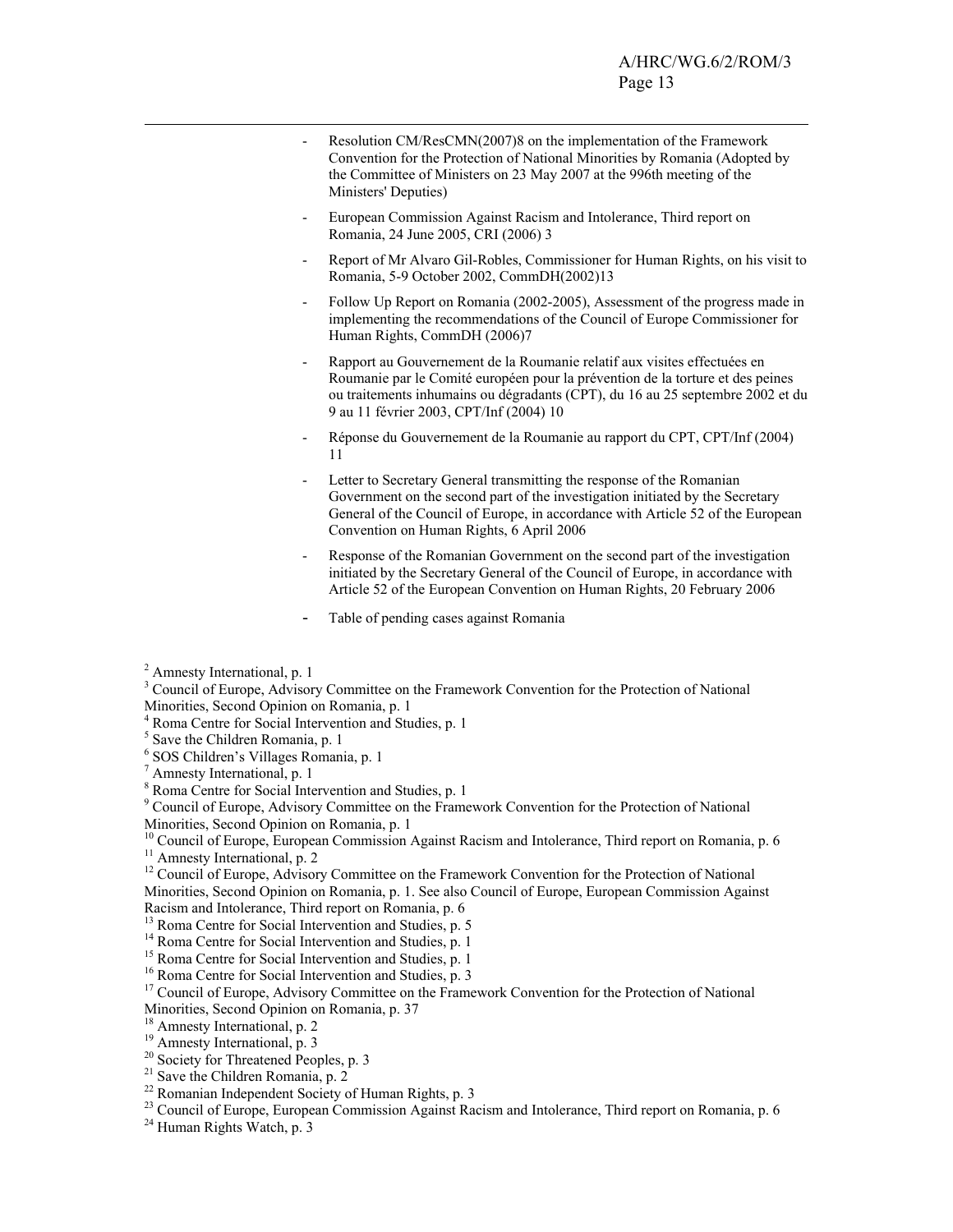<sup>28</sup> Joint submission 1: ACCEPT, International Gay and Lesbian Human Rights Commission (IGLHRC) and the European Region of the International Lesbian and Gay Association (ILGA-Europe), p. 4

<sup>32</sup> Report of Mr Alvaro Gil-Robles, Commissioner for Human Rights, on his visit to Romania, 5-9 October 2002,

p. 17

<sup>33</sup> Amnesty International, p. 4

<sup>34</sup> Centre for Legal Resources, p. 4

<sup>35</sup> Amnesty International, p. 4

36 Save the Children Romania, p. 2

<sup>37</sup> Save the Children Romania, p. 1

38 Save the Children Romania, p. 3

<sup>39</sup> Joint submission 1: ACCEPT, International Gay and Lesbian Human Rights Commission (IGLHRC) and the European Region of the International Lesbian and Gay Association (ILGA-Europe), p. 5

40 Roma Centre for Social Intervention and Studies, p. 3

<sup>41</sup> Foundation and the Association of Former Political Prisoners, p. 1

<sup>42</sup> Foundation and the Association of Former Political Prisoners, p. 3

43 Save the Children Romania, p. 3

44 Romanian Independent Society of Human Rights, p. 3

45 Joint submission 1: ACCEPT, International Gay and Lesbian Human Rights Commission (IGLHRC) and the European Region of the International Lesbian and Gay Association (ILGA-Europe), p. 5

<sup>46</sup> Organization for Security and Co-operation in Europe, Representative on Freedom of the Media, p. 1

 $47$  Institute on Religion and Public Policy, p. 1

48 Human Rights Without Frontiers, p. 2-3

49 Institute on Religion and Public Policy, p. 2-3

50 Human Rights Without Frontiers, p. 2-3

 $51$  Institute on Religion and Public Policy, p. 2-3

52 Amnesty International, p. 5

<sup>53</sup> Joint submission 1: ACCEPT, International Gay and Lesbian Human Rights Commission (IGLHRC) and the European Region of the International Lesbian and Gay Association (ILGA-Europe), p. 3

54 International Trade Union Confederation, p. 1

<sup>55</sup> International Trade Union Confederation, p. 1

56 Save the Children Romania, p. 2

57 SOS Children's Villages Romania, p. 1-2

<sup>58</sup> Save the Children Romania, p. 4

59 SOS Children's Villages Romania, p. 1

<sup>60</sup> Romanian Independent Society of Human Rights, p. 3

<sup>61</sup> Report of Mr Alvaro Gil-Robles, Commissioner for Human Rights, on his visit to Romania, 5-9 October 2002,

p. 17

 $62$  SOS Children's Villages Romania, p. 2

63 Save the Children Romania, p. 3  $63$  Save the Children Romania, p. 3<br> $64$  Save the Children Romania, p. 3

 $65$  Centre for Legal Resources, p. 3

66 Save the Children Romania, p. 4

67 Centre on Housing Rights and Evictions, p. 8

68 Roma Centre for Social Intervention and Studies, p. 4. See also Society for Threatened Peoples, p. 2.

69 Society for Threatened Peoples, p. 2

70 Society for Threatened Peoples, p. 3

 $71$  Save the Children Romania, p. 4

72 Save the Children Romania, p. 2

73 Society for Threatened Peoples, p. 1

74 Roma Centre for Social Intervention and Studies, p. 3

75 Save the Children Romania, p. 4

76 Save the Children Romania, p. 4

77 Human Rights Watch, p. 1-2

 $25$  Human Rights Watch, p. 4

<sup>&</sup>lt;sup>26</sup> Human Rights Watch, p. 5

<sup>&</sup>lt;sup>27</sup> Human Rights Watch, p. 4

 $29$  Amnesty International, p. 3

<sup>&</sup>lt;sup>30</sup> Roma Centre for Social Intervention and Studies, p. 2

<sup>31</sup> Romanian Independent Society of Human Rights, p. 2